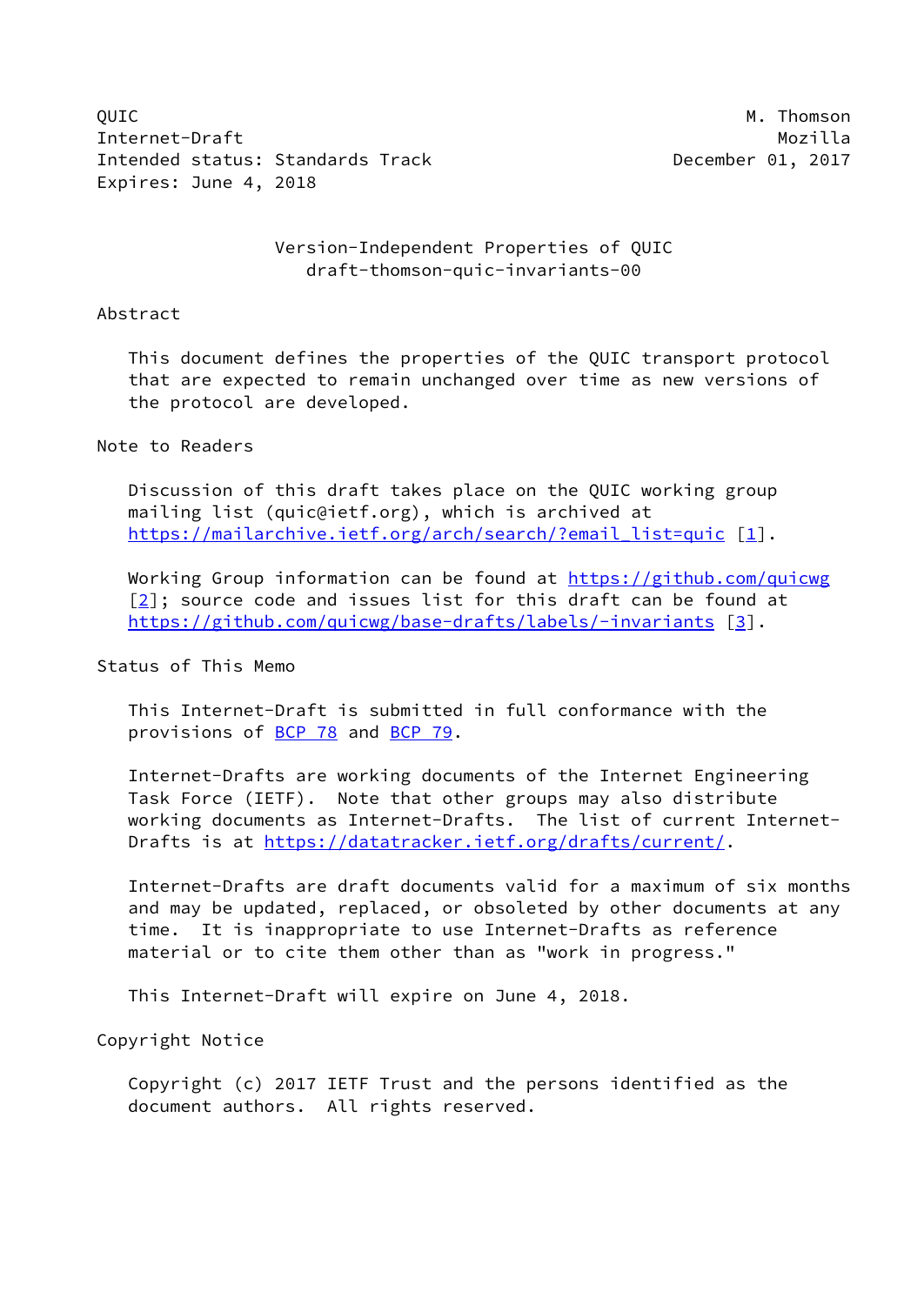<span id="page-1-1"></span>Internet-Draft QUIC Invariants December 2017

This document is subject to **[BCP 78](https://datatracker.ietf.org/doc/pdf/bcp78)** and the IETF Trust's Legal Provisions Relating to IETF Documents [\(https://trustee.ietf.org/license-info](https://trustee.ietf.org/license-info)) in effect on the date of

 publication of this document. Please review these documents carefully, as they describe your rights and restrictions with respect to this document. Code Components extracted from this document must include Simplified BSD License text as described in Section 4.e of the Trust Legal Provisions and are provided without warranty as described in the Simplified BSD License.

Table of Contents

|                                                        |                                  |  |  |  |  |  |  | $\overline{2}$                                                                                                                                                                                              |
|--------------------------------------------------------|----------------------------------|--|--|--|--|--|--|-------------------------------------------------------------------------------------------------------------------------------------------------------------------------------------------------------------|
|                                                        |                                  |  |  |  |  |  |  | $\overline{3}$                                                                                                                                                                                              |
|                                                        |                                  |  |  |  |  |  |  | $\overline{3}$                                                                                                                                                                                              |
|                                                        |                                  |  |  |  |  |  |  | $\overline{3}$                                                                                                                                                                                              |
|                                                        |                                  |  |  |  |  |  |  | $\overline{3}$                                                                                                                                                                                              |
|                                                        |                                  |  |  |  |  |  |  | $\overline{4}$                                                                                                                                                                                              |
|                                                        |                                  |  |  |  |  |  |  | $\overline{5}$                                                                                                                                                                                              |
|                                                        |                                  |  |  |  |  |  |  | $\overline{5}$                                                                                                                                                                                              |
|                                                        |                                  |  |  |  |  |  |  | $\overline{5}$                                                                                                                                                                                              |
|                                                        |                                  |  |  |  |  |  |  | $\overline{1}$                                                                                                                                                                                              |
|                                                        |                                  |  |  |  |  |  |  | $\overline{1}$                                                                                                                                                                                              |
|                                                        |                                  |  |  |  |  |  |  | $\overline{1}$                                                                                                                                                                                              |
|                                                        |                                  |  |  |  |  |  |  | $\overline{1}$                                                                                                                                                                                              |
|                                                        |                                  |  |  |  |  |  |  | $\overline{1}$                                                                                                                                                                                              |
|                                                        |                                  |  |  |  |  |  |  | 8                                                                                                                                                                                                           |
|                                                        |                                  |  |  |  |  |  |  | 8                                                                                                                                                                                                           |
|                                                        |                                  |  |  |  |  |  |  | 9                                                                                                                                                                                                           |
| 2.<br>3.<br>4.<br>4.1.<br>5.<br>6.<br>7.<br>8.<br>8.1. | 4.2.<br>8.3.<br>Author's Address |  |  |  |  |  |  | Conventions and Definitions<br>An Extremely Abstract Description of QUIC<br>Security and Privacy Considerations<br>Normative References<br>8.2. Informative References<br>Appendix A. Incorrect Assumptions |

# <span id="page-1-0"></span>[1](#page-1-0). Introduction

 In addition to providing secure, multiplexed transport, QUIC [\[QUIC-TRANSPORT](#page-7-5)] includes the ability to negotiate a version. This allows the protocol to change over time in response to new requirements. Many characteristics of the protocol will change between versions.

 This document describes the subset of QUIC that is intended to remain stable as new versions are developed and deployed.

 The primary goal of this document is to ensure that it is possible deploy new versions of QUIC. By documenting the things that can't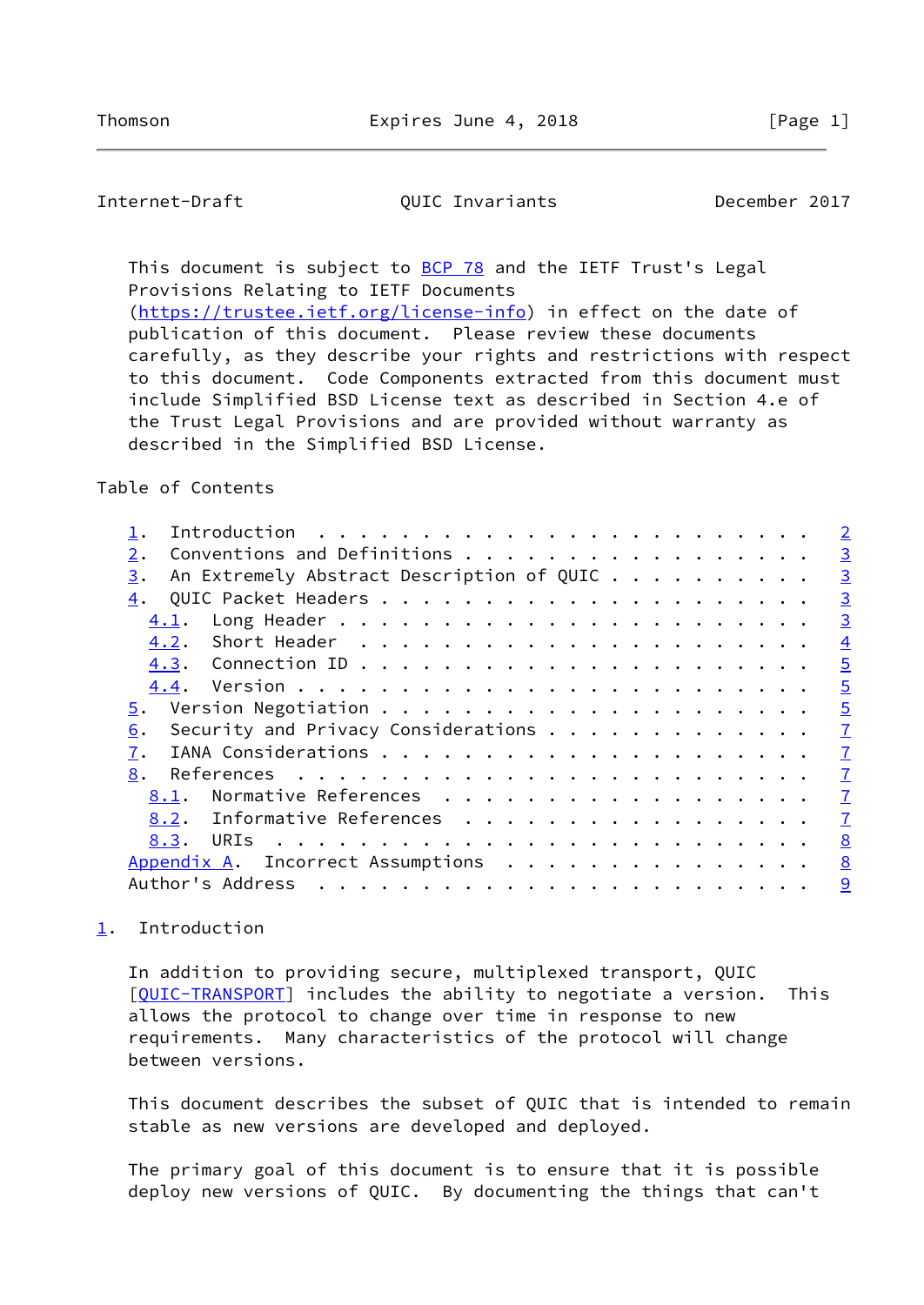change, this document aims to preserve the ability to change any other aspect of the protocol. Thus, unless specifically described in this document, any aspect of the protocol can change between different versions.

Thomson **Expires June 4, 2018** [Page 2]

<span id="page-2-1"></span>

Internet-Draft QUIC Invariants December 2017

[Appendix A](#page-8-4) is a non-exhaustive list of some incorrect assumptions that might be made based on knowledge of QUIC version 1; these do not apply to every version of QUIC.

<span id="page-2-0"></span>[2](#page-2-0). Conventions and Definitions

 The key words "MUST", "MUST NOT", "REQUIRED", "SHALL", "SHALL NOT", "SHOULD", "SHOULD NOT", "RECOMMENDED", "NOT RECOMMENDED", "MAY", and "OPTIONAL" in this document are to be interpreted as described in [BCP](https://datatracker.ietf.org/doc/pdf/bcp14) [14](https://datatracker.ietf.org/doc/pdf/bcp14) [[RFC2119\]](https://datatracker.ietf.org/doc/pdf/rfc2119) [\[RFC8174](https://datatracker.ietf.org/doc/pdf/rfc8174)] when, and only when, they appear in all capitals, as shown here.

<span id="page-2-2"></span>[3](#page-2-2). An Extremely Abstract Description of QUIC

 QUIC is a connection-oriented protocol between two endpoints. Those endpoints exchange UDP datagrams. These UDP datagrams contain QUIC packets. QUIC endpoints use QUIC packets to establish a QUIC connection, which is shared protocol state between those endpoints.

<span id="page-2-3"></span>[4](#page-2-3). QUIC Packet Headers

 A QUIC packet is the content of the UDP datagrams exchanged by QUIC endpoints. This document describes the contents of those datagrams.

 QUIC defines two types of packet header: long and short. Long packets are identified by the most significant bit of the first octet being set; short packets have that bit cleared.

 Aside from the values described here, the payload of QUIC packets is version-specific and of arbitrary length.

<span id="page-2-4"></span>[4.1](#page-2-4). Long Header

 Long headers take the form described in Figure 1. Bits that have version-specific semantics are marked with an X.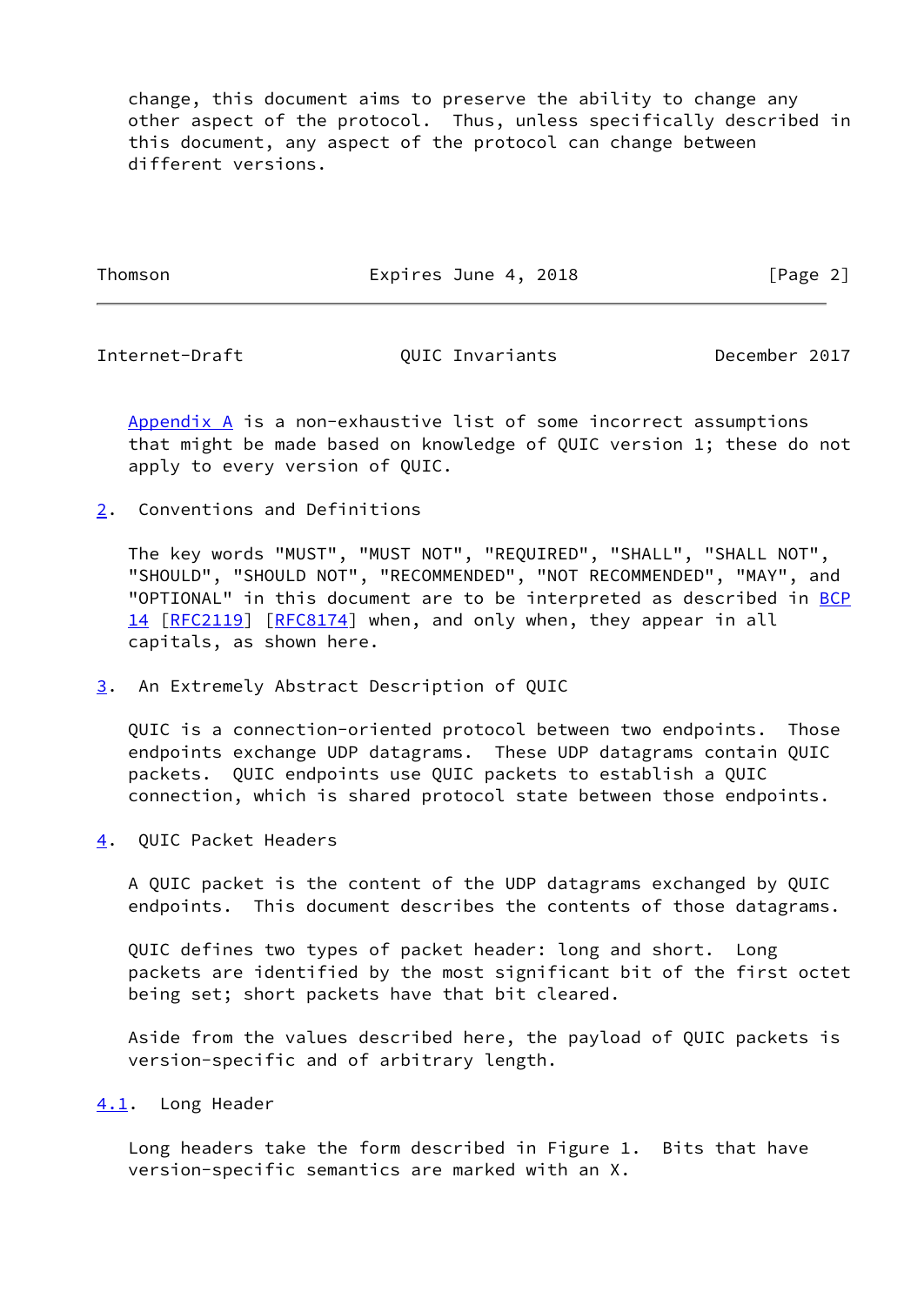## Thomson **Expires June 4, 2018** [Page 3]

<span id="page-3-1"></span>

Internet-Draft QUIC Invariants December 2017

0 1 2 3 0 1 2 3 4 5 6 7 8 9 0 1 2 3 4 5 6 7 8 9 0 1 2 3 4 5 6 7 8 9 0 1 +-+-+-+-+-+-+-+-+ |1|X X X X X X X| +-+-+-+-+-+-+-+-+-+-+-+-+-+-+-+-+-+-+-+-+-+-+-+-+-+-+-+-+-+-+-+-+ | | + Connection ID (64) + | | +-+-+-+-+-+-+-+-+-+-+-+-+-+-+-+-+-+-+-+-+-+-+-+-+-+-+-+-+-+-+-+-+ Version (32) +-+-+-+-+-+-+-+-+-+-+-+-+-+-+-+-+-+-+-+-+-+-+-+-+-+-+-+-+-+-+-+-+ |X X X X X X X X X X X X X X X X X X X X X X X X X X X X X X X... +-+-+-+-+-+-+-+-+-+-+-+-+-+-+-+-+-+-+-+-+-+-+-+-+-+-+-+-+-+-+-+-+

Figure 1: QUIC Long Header

 A QUIC packet with a long header has the high bit of the first octet set to 1.

 A QUIC packet with a long header has two fixed fields immediately following the first octet: a 64-bit Connection ID (see [Section 4.3](#page-4-0)) and a 32-bit Version (see **Section 4.4**).

<span id="page-3-0"></span>[4.2](#page-3-0). Short Header

 Short headers take the form described in Figure 2. Bits that have version-specific semantics are marked with an X.

| $\Theta$ and $\Theta$ and $\Theta$ and $\Theta$ and $\Theta$ and $\Theta$ |  |  |
|---------------------------------------------------------------------------|--|--|
|                                                                           |  |  |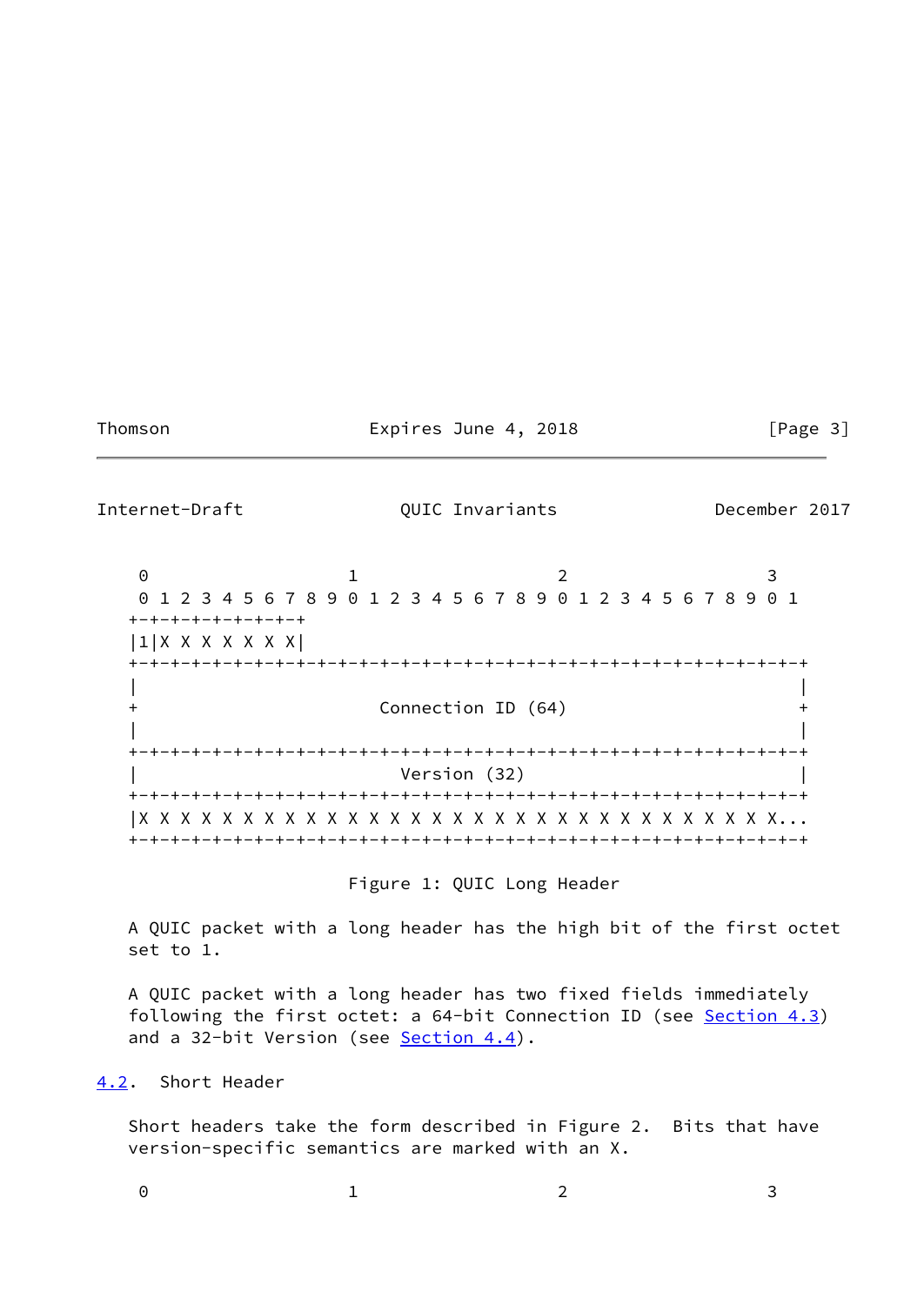0 1 2 3 4 5 6 7 8 9 0 1 2 3 4 5 6 7 8 9 0 1 2 3 4 5 6 7 8 9 0 1 +-+-+-+-+-+-+-+-+ |0|C|X X X X X X| +-+-+-+-+-+-+-+-+-+-+-+-+-+-+-+-+-+-+-+-+-+-+-+-+-+-+-+-+-+-+-+-+ | | + [Connection ID (64)] + | | +-+-+-+-+-+-+-+-+-+-+-+-+-+-+-+-+-+-+-+-+-+-+-+-+-+-+-+-+-+-+-+-+ |X X X X X X X X X X X X X X X X X X X X X X X X X X X X X X X... +-+-+-+-+-+-+-+-+-+-+-+-+-+-+-+-+-+-+-+-+-+-+-+-+-+-+-+-+-+-+-+-+

Figure 2: QUIC Short Header

 A QUIC packet with a short header has the high bit of the first octet set to 0.

 A QUIC packet with a short header includes an optional connection ID and no version field. The second bit of that octet (that is, 0x40) determines whether the connection ID is present. If the second bit

Thomson **Expires June 4, 2018** [Page 4]

<span id="page-4-1"></span>Internet-Draft QUIC Invariants December 2017

 is cleared, a 64-bit connection ID immediately follows the first octet. If the second bit is set, the remainder of the packet has version-specific semantics.

<span id="page-4-0"></span>[4.3](#page-4-0). Connection ID

A connection ID is an opaque 64-bit field.

 The primary function of a connection ID is to ensure that changes in addressing at lower protocol layers (UDP, IP, and below) don't cause packets for a QUIC connection to be delivered to the wrong endpoint. The connection ID is used by endpoints and the intermediaries that support them to ensure that each QUIC packet can be delivered to the correct instance of an endpoint. At the endpoint, the connection ID is used to identify which QUIC connection the packet is intended for.

 The connection ID is chosen by endpoints using version-specific methods. Packets for the same QUIC connection might use different connection ID values.

<span id="page-4-2"></span>[4.4](#page-4-2). Version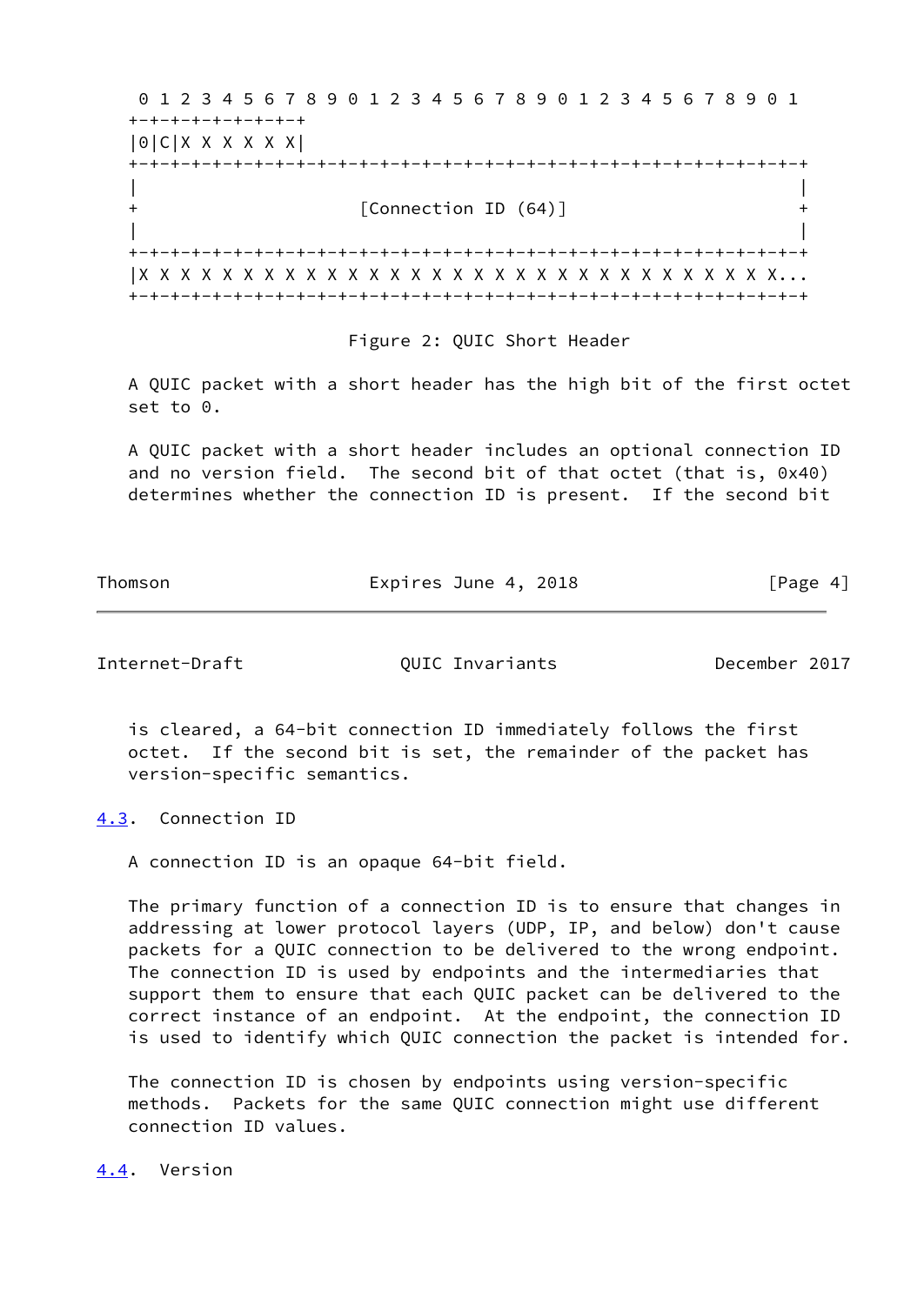QUIC versions are identified with a 32-bit integer, encoded in network byte order. Version 0 is reserved for version negotiation (see [Section 5](#page-5-0)). All other version numbers are potentially valid.

<span id="page-5-0"></span>[5](#page-5-0). Version Negotiation

 A QUIC endpoint that receives a packet with a long header and a version it either does not understand or does not support sends a Version Negotiation packet in response. Packets with a short header do not trigger version negotiation and are always associated with an existing connection.

 A Version Negotiation packet sets the high bit of the first octet, and thus it conforms with the format of a packet with a long header as defined in this document. A Version Negotiation packet is identifiable as such by the Version field, which is set to 0x00000000.

| Thomson                                                  | Expires June 4, 2018                                                                     | [Page $5$ ]   |
|----------------------------------------------------------|------------------------------------------------------------------------------------------|---------------|
| Internet-Draft                                           | QUIC Invariants                                                                          | December 2017 |
| $\Theta$<br>+-+-+-+-+-+-+-+-+<br>$ 1 $ X X X X X X X $ $ | 2<br>1 2 3 4 5 6 7 8 9 0 1 2 3 4 5 6 7 8 9 0 1 2 3 4 5 6 7 8 9 0 1<br>Connection ID (64) | 3             |
|                                                          | Version $(32) = 0$<br>Supported Version 1 (32)<br>[Supported Version 2 (32)]             |               |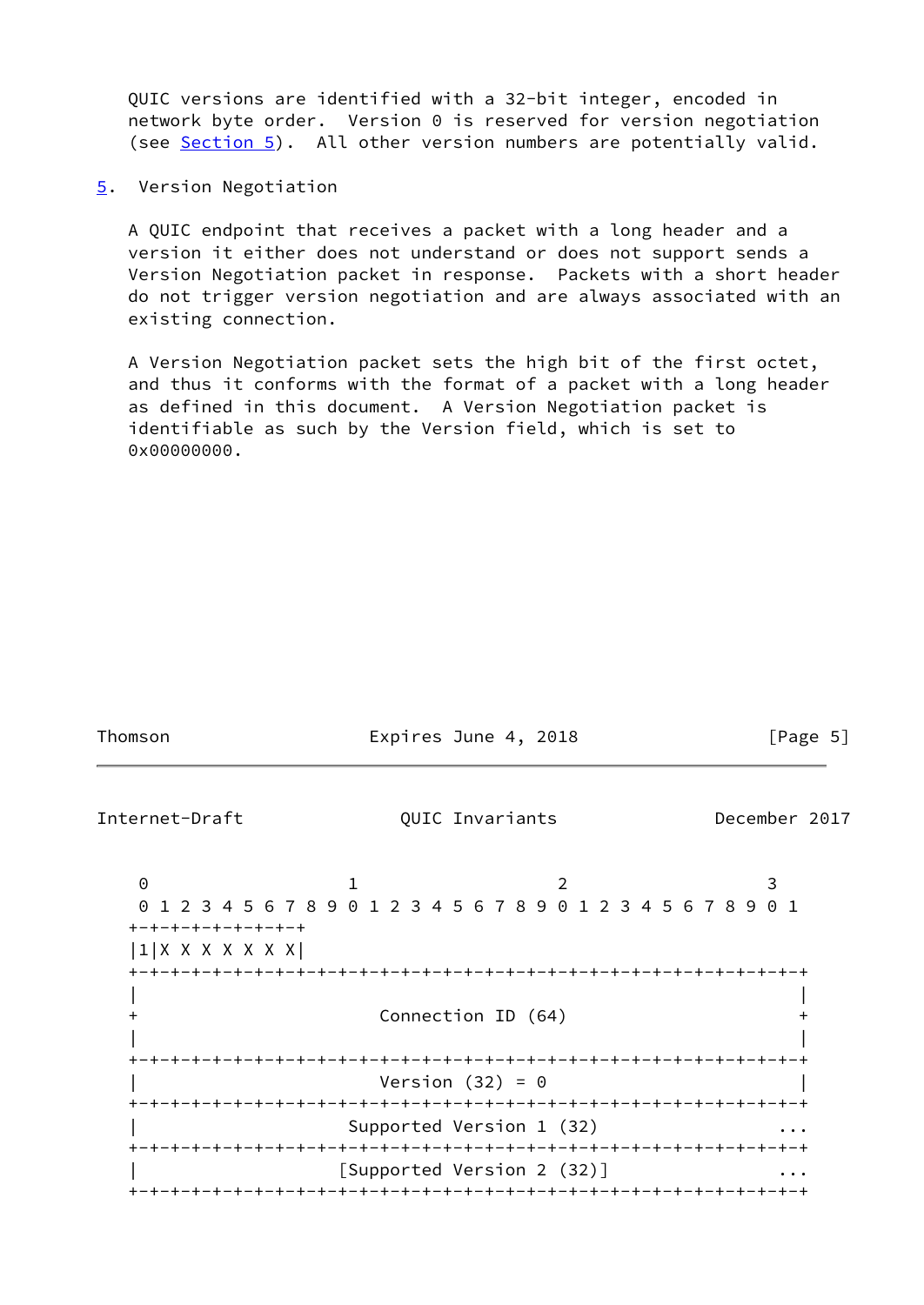|   | $\cdots$                   |
|---|----------------------------|
|   |                            |
| . | [Supported Version N (32)] |
|   |                            |

Figure 3: Version Negotiation Packet

 The Version Negotiation packet contains a list of Supported Version fields, each identifying a version that the endpoint sending the packet supports. The Supported Version fields follow the Version field. A Version Negotiation packet contains no other fields. An endpoint MUST ignore a packet that contains no Supported Version fields, or a truncated Supported Version.

 Version Negotiation packets do not use integrity or confidentiality protection. A specific QUIC version might authenticate the packet as part of its connection establishment process.

 The Connection ID field in a Version Negotiation packet contains the Connection ID from the packet that was received. This provides some protection against injection of Version Negotiation packets by off path attackers.

 An endpoint that receives a Version Negotiation packet might change the version that it decides to use for subsequent packets. The conditions under which an endpoint changes QUIC version will depend on the version of QUIC that it chooses.

 See [\[QUIC-TRANSPORT](#page-7-5)] for a more thorough description of how an endpoint that supports QUIC version 1 generates and consumes a Version Negotiation packet.

| Thomson | Expires June 4, 2018 | [Page 6] |
|---------|----------------------|----------|
|         |                      |          |

<span id="page-6-1"></span>Internet-Draft QUIC Invariants December 2017

<span id="page-6-0"></span>[6](#page-6-0). Security and Privacy Considerations

 It is possible that middleboxes could use traits of a specific version of QUIC and assume that when other versions of QUIC exhibit similar traits the same underlying semantic is being expressed. There are potentially many such traits (see [Appendix A\)](#page-8-4). Some effort has been made to either eliminate or obscure some observable traits in QUIC version 1, but many of these remain. Other QUIC versions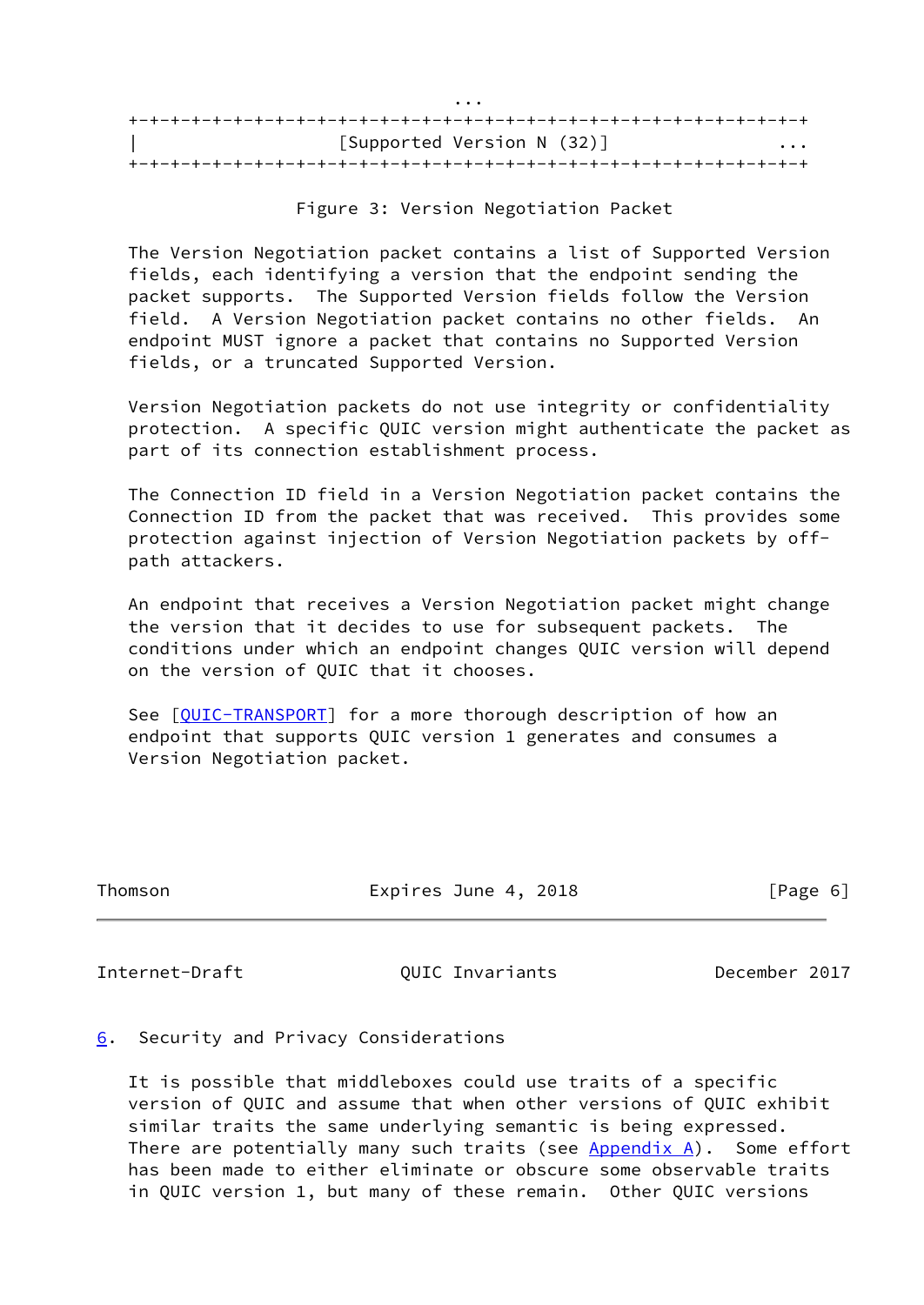might make different design decisions and so exhibit different traits.

 The QUIC version number does not appear in all QUIC packets, which means that reliably extracting information from a flow based on version-specific traits requires that middleboxes retain state for every connection ID they see.

 The Version Negotiation packet described in this document is not integrity-protected, it only has modest protection against insertion by off-path attackers. QUIC versions MUST define a mechanism that authenticates the values it contains.

<span id="page-7-0"></span>[7](#page-7-0). IANA Considerations

This document makes no request of IANA.

- <span id="page-7-1"></span>[8](#page-7-1). References
- <span id="page-7-2"></span>[8.1](#page-7-2). Normative References

<span id="page-7-5"></span>[QUIC-TRANSPORT]

 Iyengar, J., Ed. and M. Thomson, Ed., "QUIC: A UDP-Based Multiplexed and Secure Transport", [draft-ietf-quic](https://datatracker.ietf.org/doc/pdf/draft-ietf-quic-transport-00) [transport-00](https://datatracker.ietf.org/doc/pdf/draft-ietf-quic-transport-00) (work in progress), December 2017.

- [RFC2119] Bradner, S., "Key words for use in RFCs to Indicate Requirement Levels", [BCP 14](https://datatracker.ietf.org/doc/pdf/bcp14), [RFC 2119](https://datatracker.ietf.org/doc/pdf/rfc2119), DOI 10.17487/RFC2119, March 1997, <[https://www.rfc-editor.org/info/rfc2119>](https://www.rfc-editor.org/info/rfc2119).
- [RFC8174] Leiba, B., "Ambiguity of Uppercase vs Lowercase in [RFC](https://datatracker.ietf.org/doc/pdf/rfc2119) [2119](https://datatracker.ietf.org/doc/pdf/rfc2119) Key Words", [BCP 14](https://datatracker.ietf.org/doc/pdf/bcp14), [RFC 8174,](https://datatracker.ietf.org/doc/pdf/rfc8174) DOI 10.17487/RFC8174, May 2017, [<https://www.rfc-editor.org/info/rfc8174](https://www.rfc-editor.org/info/rfc8174)>.
- <span id="page-7-3"></span>[8.2](#page-7-3). Informative References

Thomson **Expires June 4, 2018** [Page 7]

<span id="page-7-4"></span>

<span id="page-7-6"></span>Internet-Draft QUIC Invariants December 2017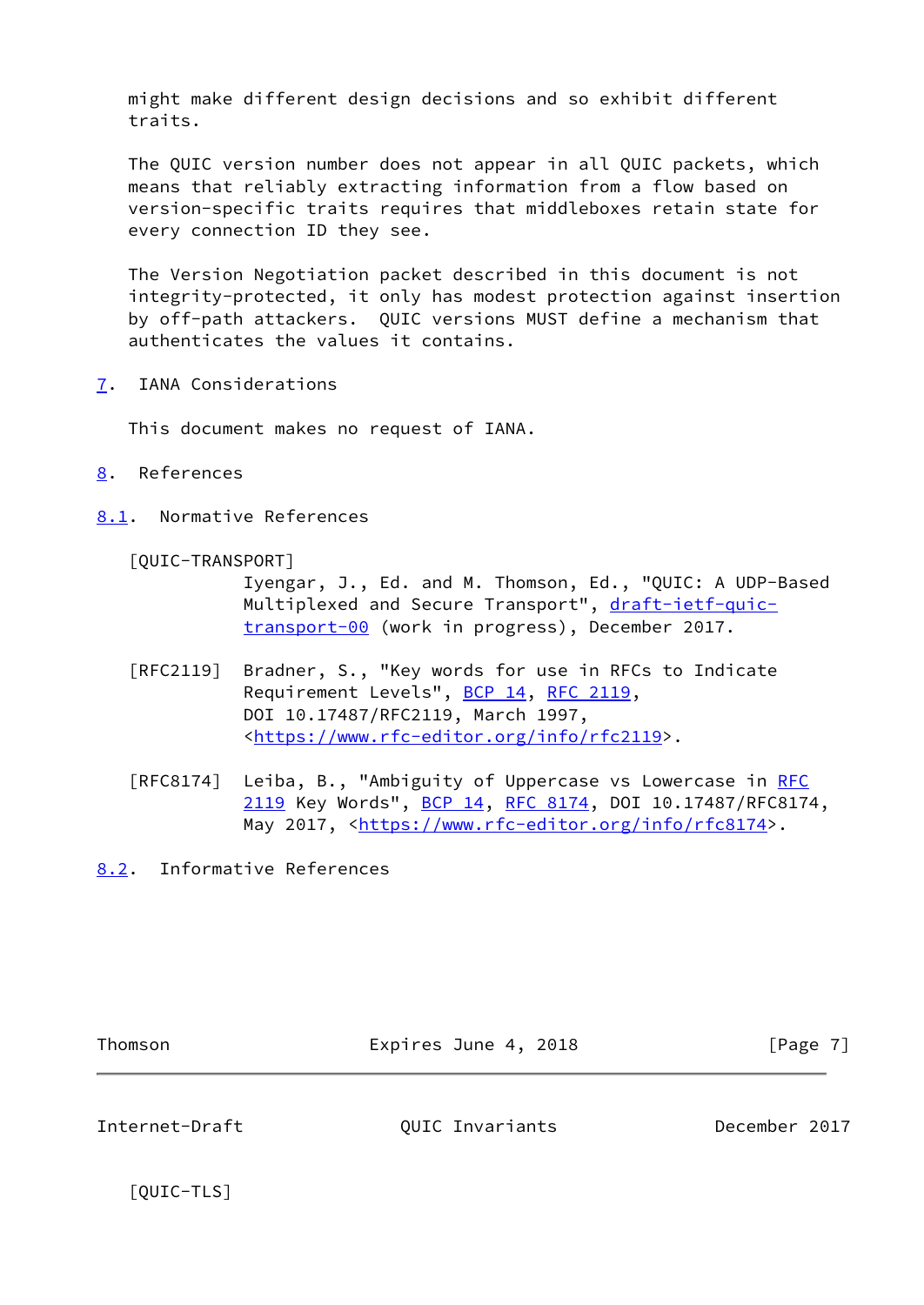Thomson, M., Ed. and S. Turner, Ed., "Using Transport Layer Security (TLS) to Secure QUIC", [draft-ietf-quic](https://datatracker.ietf.org/doc/pdf/draft-ietf-quic-tls-00) [tls-00](https://datatracker.ietf.org/doc/pdf/draft-ietf-quic-tls-00) (work in progress), December 2017.

 [RFC5116] McGrew, D., "An Interface and Algorithms for Authenticated Encryption", [RFC 5116](https://datatracker.ietf.org/doc/pdf/rfc5116), DOI 10.17487/RFC5116, January 2008, <[https://www.rfc-editor.org/info/rfc5116>](https://www.rfc-editor.org/info/rfc5116).

## <span id="page-8-3"></span>[8.3](#page-8-3). URIs

- <span id="page-8-0"></span>[1] https://mailarchive.ietf.org/arch/search/?email list=quic
- <span id="page-8-1"></span>[2] <https://github.com/quicwg>
- <span id="page-8-2"></span>[3] <https://github.com/quicwg/base-drafts/labels/-invariants>

<span id="page-8-4"></span>[Appendix A.](#page-8-4) Incorrect Assumptions

 There are several traits of QUIC version 1 [[QUIC-TRANSPORT](#page-7-5)] that are not protected from observation, but are nonetheless considered to be changeable when a new version is deployed.

 This section lists a sampling of incorrect assumptions that might be made based on knowledge of QUIC version 1. Some of these statements are not even true for QUIC version 1. This is not an exhaustive list, it is intended to be illustrative only.

 The following statements are NOT guaranteed to be true for every QUIC version:

- o QUIC uses TLS [\[QUIC-TLS](#page-7-6)] and some TLS messages are visible on the wire
- o QUIC long headers are only exchanged during connection establishment
- o Every flow on a given 5-tuple will include a connection establishment phase
- o QUIC forbids acknowledgments of packets that only contain ACK frames, therefore the last packet before a long period of quiescence might be assumed to contain an acknowledgment
- o QUIC uses an AEAD (AEAD\_AES\_128\_GCM [\[RFC5116](https://datatracker.ietf.org/doc/pdf/rfc5116)]) to protect the packets it exchanges during connection establishment
- o QUIC packet numbers appear after the Version field

Thomson **Expires June 4, 2018** [Page 8]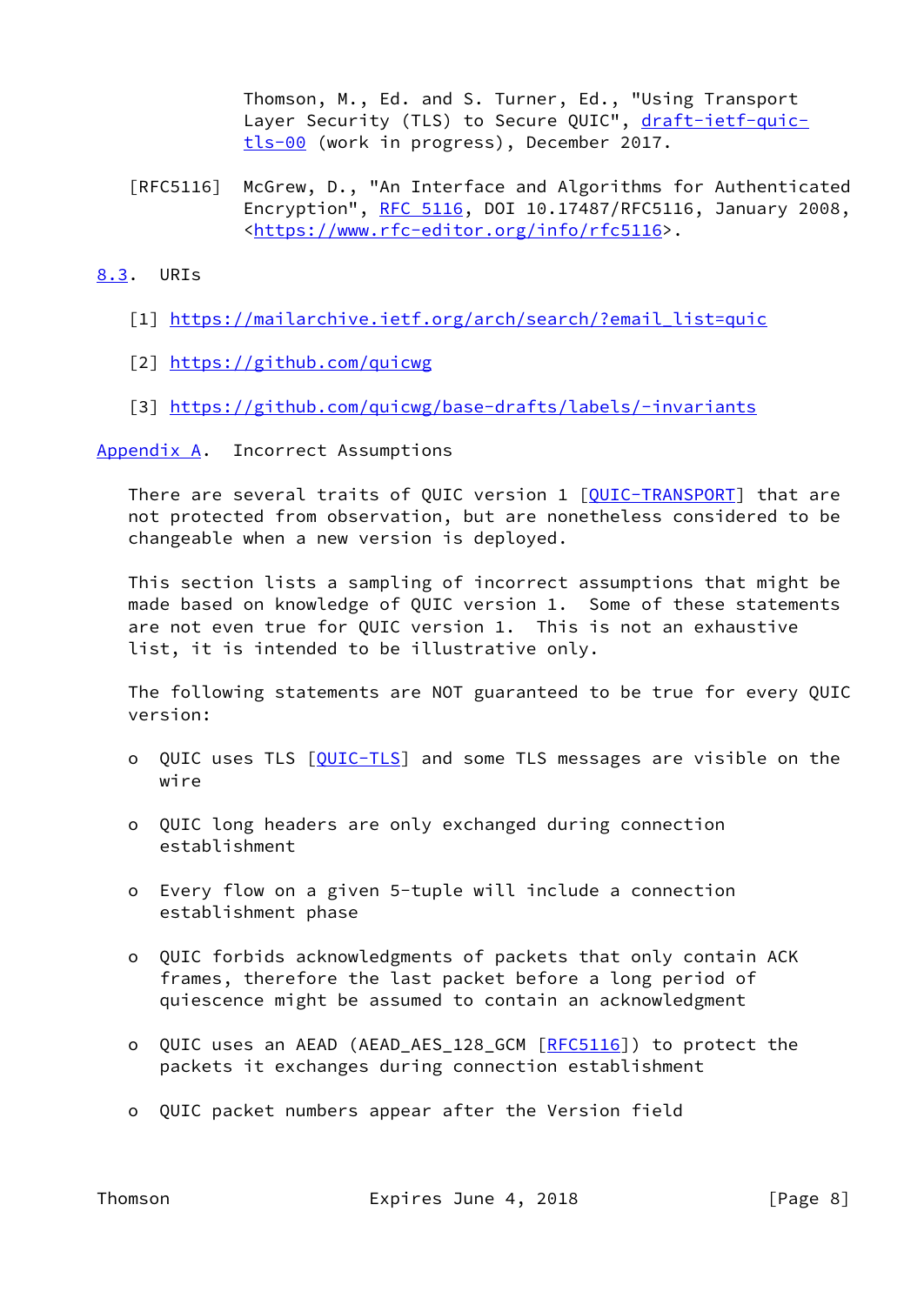<span id="page-9-0"></span>Internet-Draft QUIC Invariants December 2017

- o QUIC packet numbers increase by one for every packet sent
- o QUIC has a minimum size for the first handshake packet sent by a client
- o QUIC stipulates that a client speaks first
- o A QUIC Version Negotiation packet is only sent by a server
- o A QUIC connection ID changes infrequently
- o The same connection ID is used for packets sent by both endpoints
- o A QUIC server chooses the connection ID
- o QUIC endpoints change the version they speak if they are sent a Version Negotiation packet
- o Only one connection at a time is established between any pair of QUIC endpoints

Author's Address

 Martin Thomson Mozilla

Email: martin.thomson@gmail.com